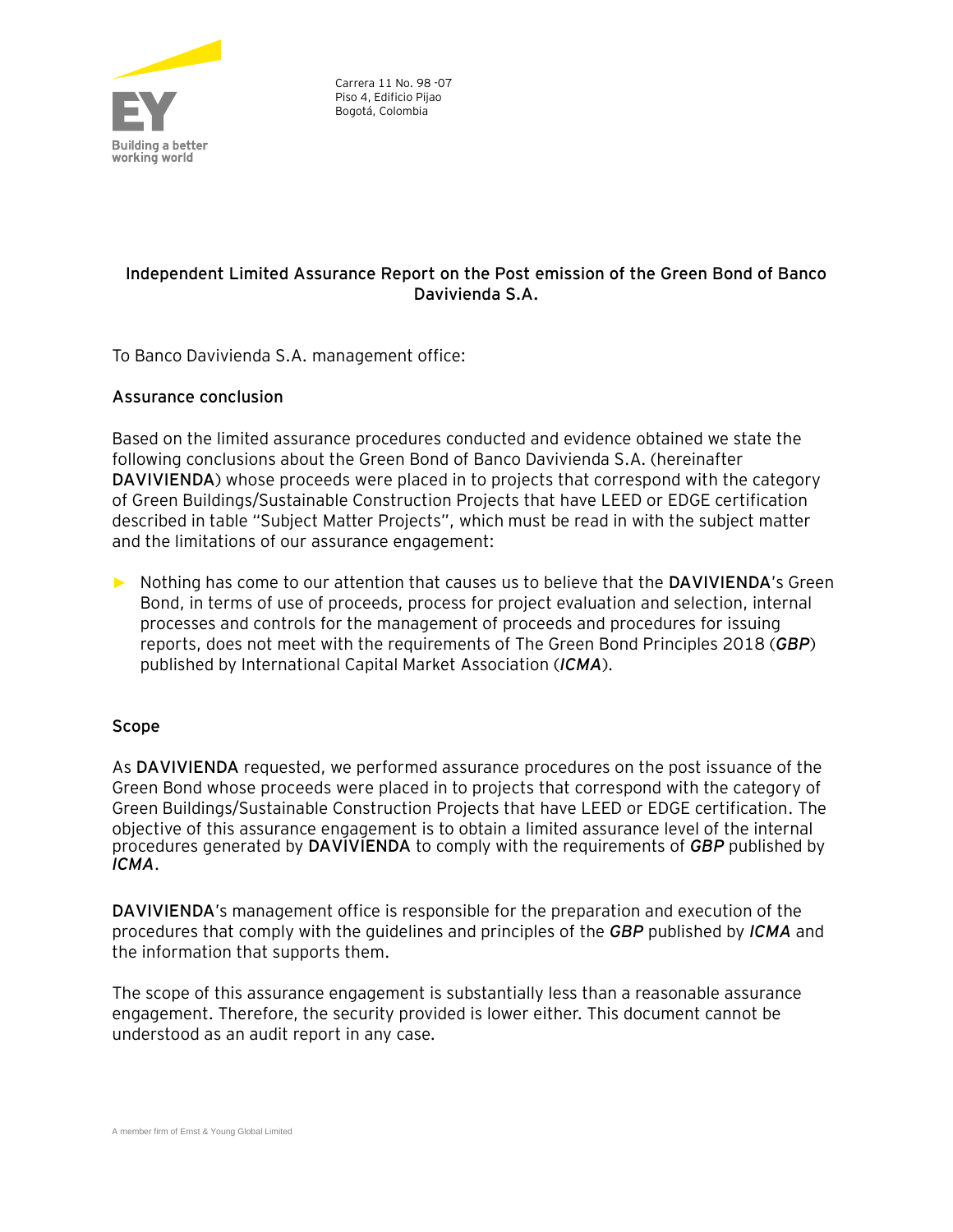

# **Subject Matter**

The subject matter of our assurance engagement is the document "*Procedimiento-Instructivo gestión de recursos de Banca Multilateral IFC Bono Verde"*, generated by **DAVIVIENDA** and their respective execution supports (referent to projects that correspond with the category of Green Buildings/Sustainable Construction Projects that have LEED or EDGE certification described in table "Subject Matter Projects") which relates the use of proceeds, the process for project evaluation and selection, the internal processes and controls for the management of proceeds and the procedures for issuing reports. All these in order to comply with the requirements of the *GBP* published by *ICMA*.

| <b>Subject Matter Projects</b>                                |                                                           |                         |                              |
|---------------------------------------------------------------|-----------------------------------------------------------|-------------------------|------------------------------|
| <b>Banco Davivienda S.A.</b><br><b>Client</b>                 | <b>Project Name</b>                                       | <b>Project location</b> | <b>Related Certification</b> |
| Centro Comercial<br>Barranquilla S.A.S.                       | Centro Comercial Mall<br>Plaza Barranquilla               | Barranquilla, Colombia. | Certificación LEED           |
| Centro Hospitalario<br>Serena del Mar S.A.                    | Centro Hospitalario<br>Serena del Mar                     | Cartagena, Colombia.    | Certificación LEED           |
| Inmobiliaria La Colina<br>Arauco S.A.S.                       | Centro Comercial Parque<br>La Colina                      | Bogotá D.C., Colombia.  | Certificación LEED           |
| San Francisco<br>Investments S.A.S.                           | <b>Hotel San Francisco</b>                                | Cartagena, Colombia.    | Certificación EDGE           |
| Gradeco Construcciones<br>y Cía. S.A.S.                       | Gradeco Business Plaza                                    | Bogotá D.C., Colombia.  | Certificación LEED           |
| Amarilo S.A.S.                                                | Pontevedra Centro<br>Empresarial de locales y<br>oficinas | Bogotá D.C., Colombia.  | Certificación LEED           |
| I.C. Constructora S.A.S.<br>y Construcciones<br>LAMBDA S.A.S. | Torre Sigma NQS 95                                        | Bogotá D.C., Colombia.  | Certificación LEED           |
| Inmobiliaria Karibana<br>S.A.S.                               | Hotel Conrad Cartagena                                    | Cartagena, Colombia.    | Certificación EDGE           |
| Promotora Apotema<br>S.A.S.                                   | AVATAR                                                    | Bogotá D.C., Colombia.  | Certificación LEED           |
| SGC Arquitectos S.A.S.                                        | Hotel Hyatt Place                                         | Bogotá D.C., Colombia.  | Certificación LEED           |
| Avenida Capital de<br>Colombia S.A.S.                         | 72 Hub                                                    | Bogotá D.C., Colombia.  | Certificación EDGE           |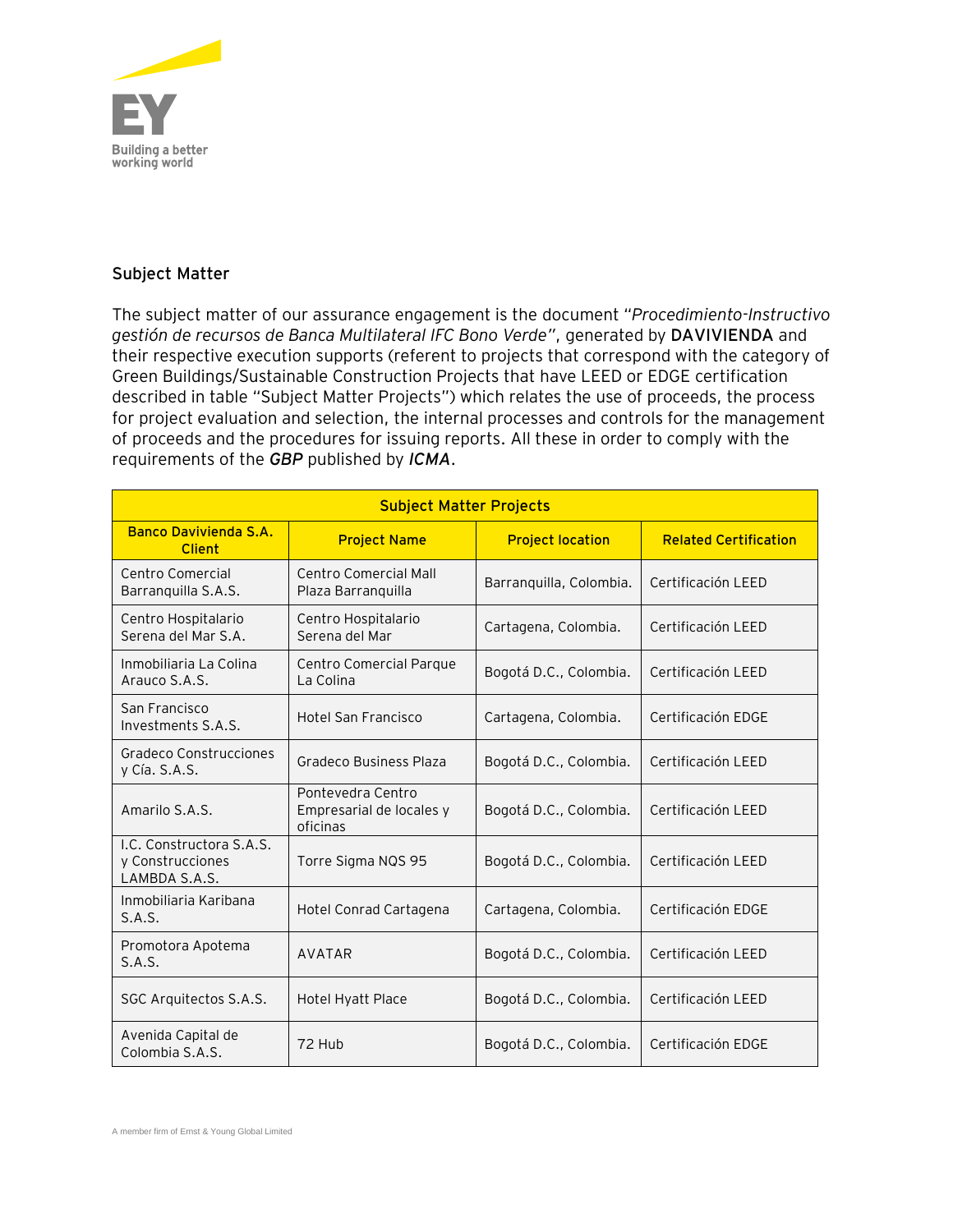

### **Limitations of our assurance engagement**

Our assurance engagement was limited to the post-issuance of the **DAVIVIENDA** Green Bond issued on April 25, 2017; for a price of four hundred thirty-three thousand million Colombian pesos (COP \$ 433,000,000,000), in the second market, for a term of 10 years and a rate of IBR + 2.13% NMV.

The issue was wholly acquired by the International Finance Corporation (*IFC*). Our procedures did not constitute an examination or evaluation of the technical, social and environmental components of projects other than those related to the issuance of the bond.

In addition, our engagement was limited only to review the information provided by **DAVIVIENDA** management office that supported the requirements of *GBP*. Neither did it intend to determine if the technological tools used for the development of the projects are the most appropriate and/or efficient to comply with the goals of the environmental objectives of the bond. Our assurance engagement was limited to the procedures and information in effect until October 16, 2018, in relation to the post issuance of the **DAVIVIENDA**´s Green Bond.

#### **Criteria of the assurance report**

The criteria for our assurance report are:

- ► International Standard on Assurance Engagements (ISAE 3000) established by International Auditing and Assurance Board (IAASB) from International Federation of Accountants (IFAC).
- ► The *GBP* published by *ICMA*.

We believe these criteria are suitable according to the purpose of our assurance engagement. **Performed procedures**

Our procedures were designed with the objective of determining that the policies, procedures and supports of the Green Bond have been prepared in accordance with the requirements of the *GBP* and executed as defined in the pre-issuance phase, as reported by **DAVIVIENDA**.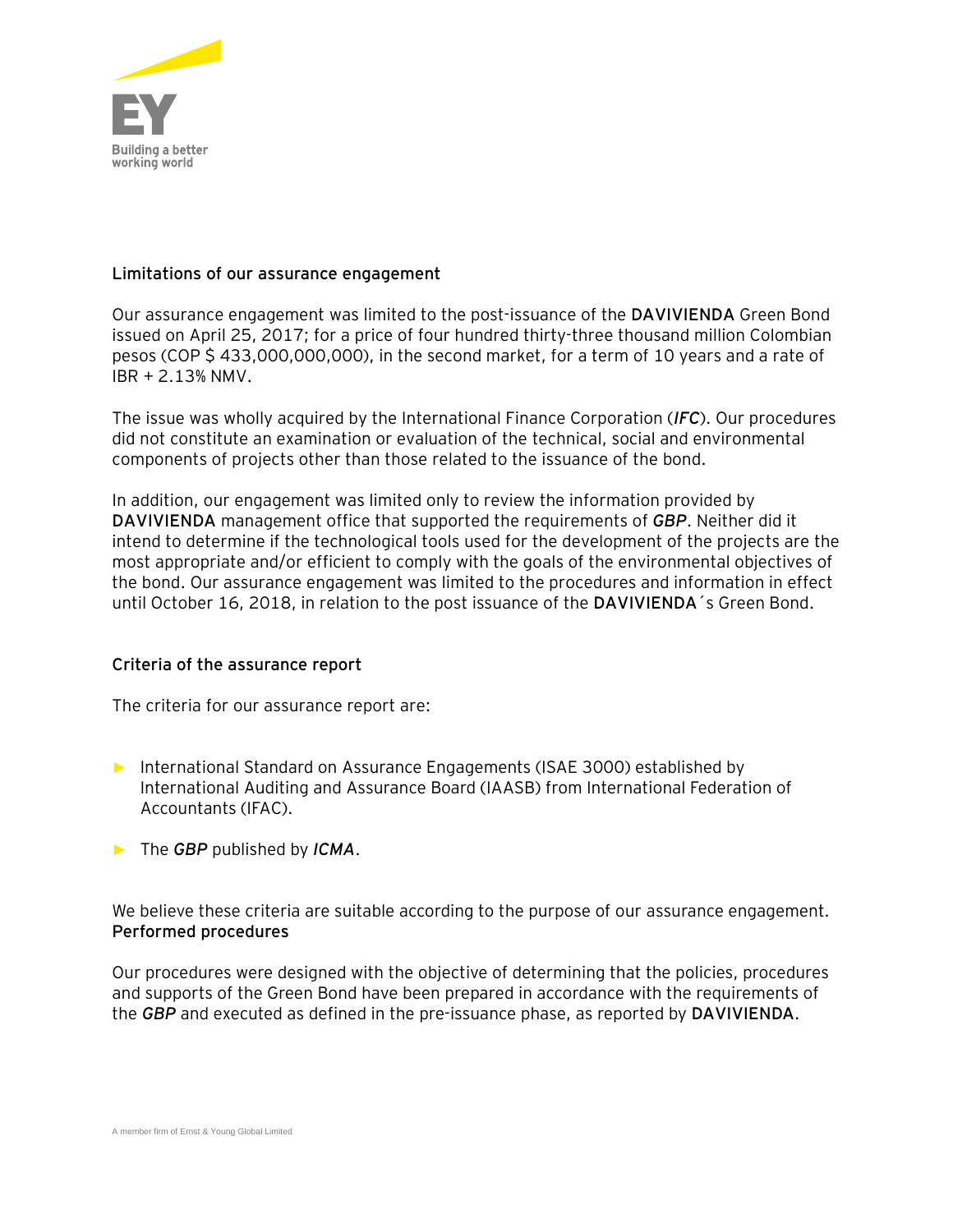

# **A summary of our procedures is shown in this table:**

| <b>GBP</b><br>component                                | <b>Assurance procedure</b>                                                                                                                                                                                                                                                                                                                                                                                                                                                                                                                                                                                                                                              |  |  |
|--------------------------------------------------------|-------------------------------------------------------------------------------------------------------------------------------------------------------------------------------------------------------------------------------------------------------------------------------------------------------------------------------------------------------------------------------------------------------------------------------------------------------------------------------------------------------------------------------------------------------------------------------------------------------------------------------------------------------------------------|--|--|
| Use of<br>Proceeds.                                    | Verification that the use of bond proceeds were used for green projects that provide clear<br>$\blacktriangleright$<br>environmental benefits that are assessed and, where feasible, quantified by the issuer.<br>Also that they fall within the categories of eligible green projects defined in the pre-<br>emission stage: Renewable Energy; Energy efficiency; Water Efficiency and or Sustainable<br>Construction.<br>Verification that the financing and refinancing of projects is carried out according to plan<br>$\blacktriangleright$<br>in the pre-issuance phase of the green bond.                                                                        |  |  |
| Process for<br>Project<br>Evaluation<br>and Selection. | Verification of the supports of the evaluation and selection process for projects that<br>contribute to the fulfillment of the environmental sustainability objectives planned in the<br>pre-issuance phase.<br>Verification of the supports of the evaluation and selection process through the issuer<br>$\blacktriangleright$<br>determines how the projects fit within the categories of eligible Green Projects.<br>$\blacktriangleright$<br>Verification of the supports of the environmental and social risk assessment and the<br>definition of controls over the projects with the possibility of financing or re-financing<br>through the green bond.         |  |  |
| Management<br>of Proceeds.                             | Verification of the supports of the financial information of the bond where the obtained<br>▶<br>net proceeds are managed according to the GBP guidelines.<br>Verification that disbursements of the green bond (placement in each selected project) are<br>$\blacktriangleright$<br>made in accordance with the GBP guidelines as planned in the pre-issuance phase.                                                                                                                                                                                                                                                                                                   |  |  |
| Reporting.                                             | Verification of the supports on the information delivered to the interested parties in<br>$\blacktriangleright$<br>relation to the issuance of the green bond, which includes a list of the projects to which the<br>bond proceeds have been assigned, a brief description of the projects and the assigned<br>amounts, in addition to its expected environmental impact.<br>Verification of the publication of reports to the interested parties in relation to the<br>issuance of the green bond according to the periodicity defined in the pre-issuance phase.<br>Verification of compliance with the confidentiality clauses defined in the pre-issuance<br>phase. |  |  |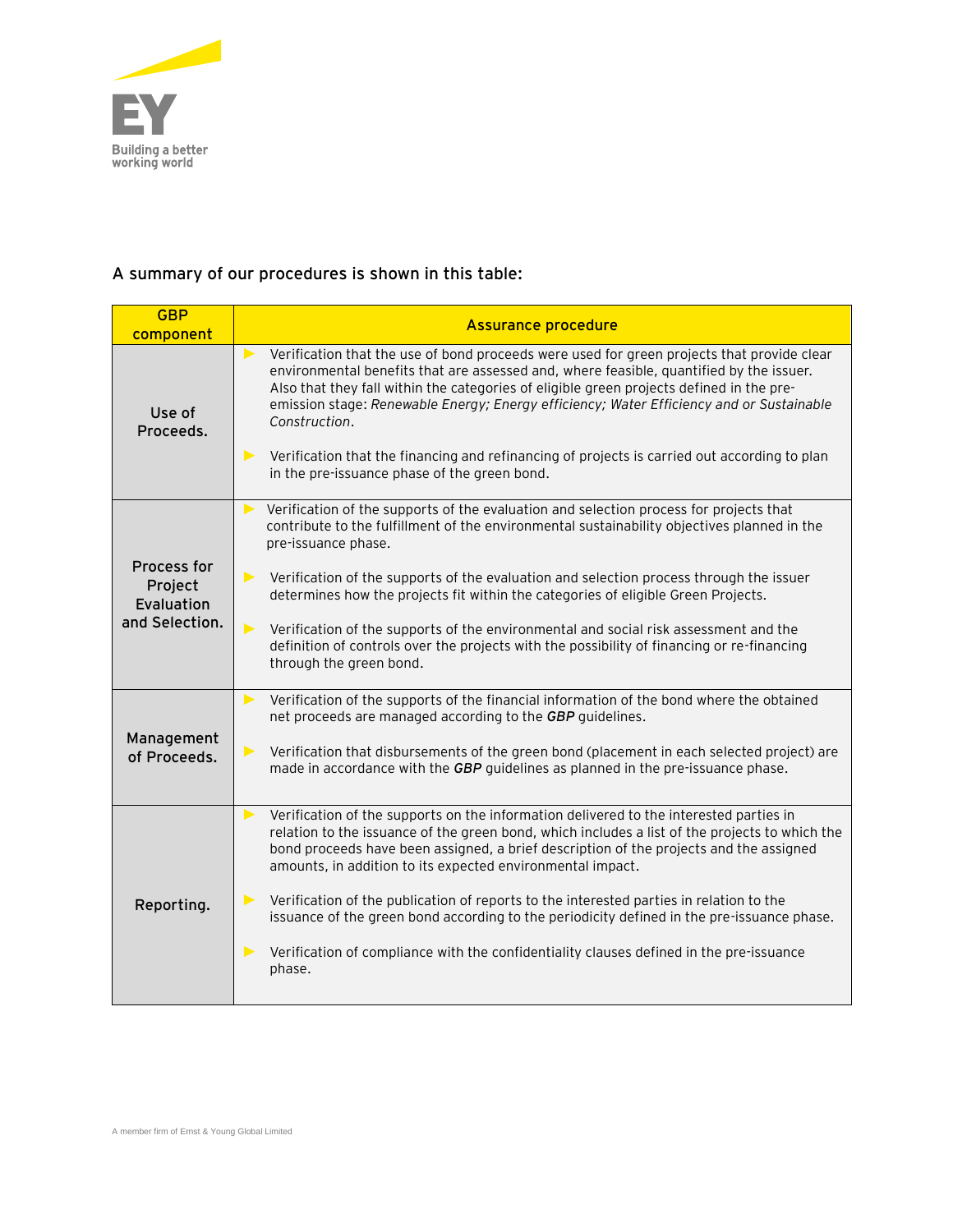

# **Our approach**

Our limited assurance procedures performed included, but were not limited to:

- $\blacktriangleright$  Review the supports for compliance of the policies and procedures established by **DAVIVIENDA** involved with the issuance of the Green Bond whose proceeds were placed in to projects that correspond with the category of Green Buildings/ Sustainable Construction Projects that have LEED or EDGE certification.
- ► Verify how **DAVIVIENDA** identifies evaluates and controls the risks associated with the development of the projects.
- ► Review the execution of the evaluation and selection processes of the projects.
- ► Verify the financial management of the proceeds according to the *GBP* guidelines.
- ► Verify the publication of information to the interested parties on the environmental performance of the projects financed or re-financed with the green bond, and, mainly, the reports sent to the investor.

#### **Responsibility of the independent verifier**

We carry out our limited assurance procedures in accordance with the Assurance Standard ISAE 3000 (International Standard on Assurance Engagements) established by the International Auditing and Assurance Board (*IAASB*) of the International Federation of Accountants (*IFAC*).

Our responsibility is to express an opinion about if something comes to our attention that causes us to believe that subject matter, in its content and development, does not meet the requirements of *GBP* published by *ICMA*.

#### **Use of Report**

Our responsibility in performing our assurance activities is to the management office of **DAVIVIENDA** only and in accordance with the terms of reference for this engagement as agreed with them, therefore, we do not accept or assume any responsibility for any other purpose or to any other person or organization.